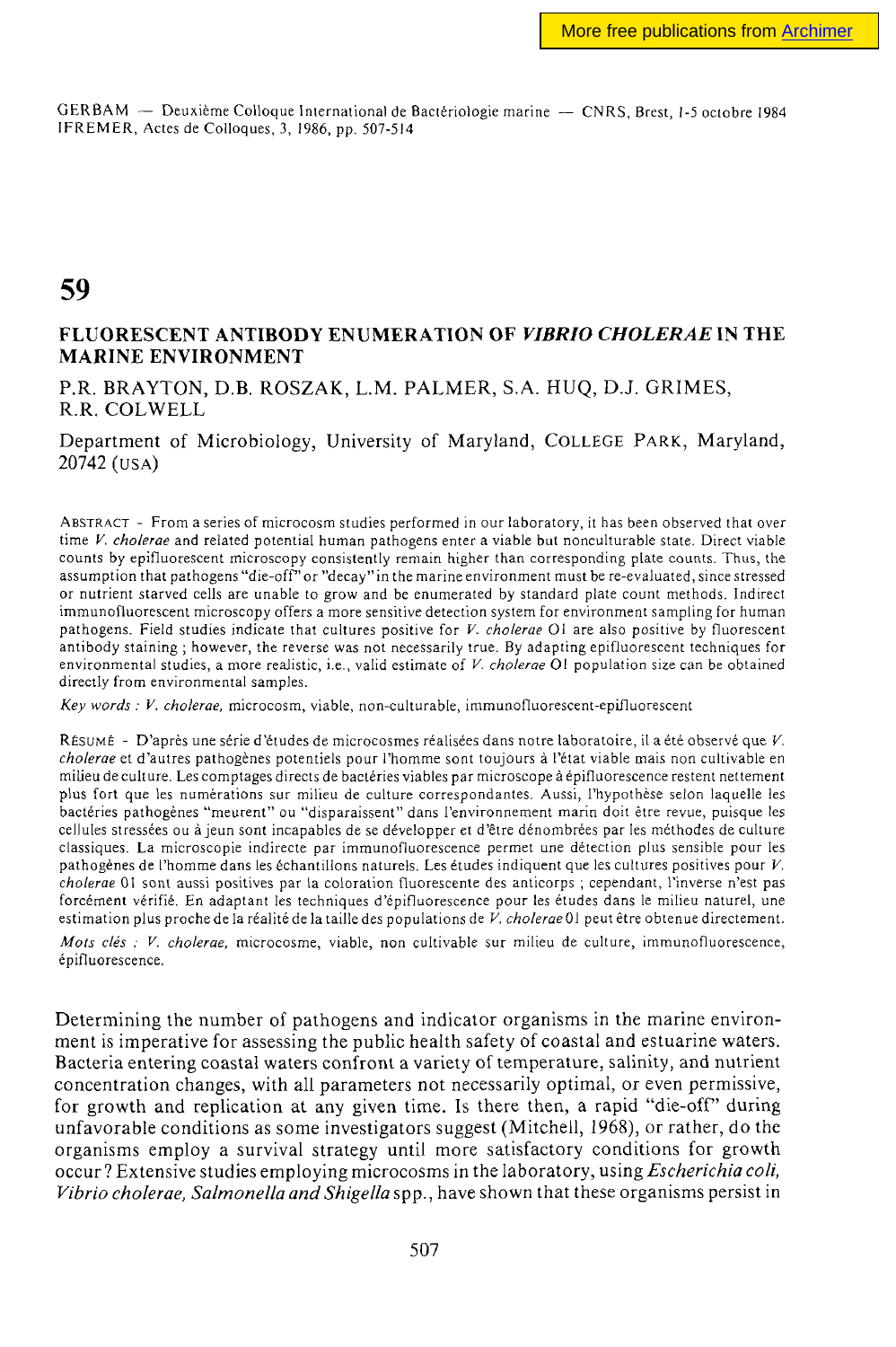a dormant state, and are not enumerated in the dormant state because they are incapable of growth in conventional culture media. The cells are viable, but non-culturable. Therefore, waters, the quality of which are judged acceptable, may indeed be hazardous, placing the public health safety of those waters in question.

By adapting indirect immunofiuorescent-epifiuorescent techniques developed in our laboratory for environmental studies, a more realistic estimate of population size has been obtained (Xu, *et al.,* 1983 and 1984). An evaluation of this new approach, compared with conventional enumeration methods was conducted for waters of Chesapeake Bay, Louisiana, Puerto Rico, Zimbabwe (Africa) and Bangladesh for the presence of *V. cholerae* serovar Ol (Colwell, *et ai,* 1984, Xu, *et ai,* 1984). Determinations were performed in sewage and water samples using the three-tube, three-dilution, most probable number (MPN) index. Loopfuls from each tube of alkaline peptone enrichment broth (peptone,  $1\%$  w v; NaC1;  $1\%$  w/v ox-bile; 0.5 % w/v, pH 8.6, were transferred to thiosulfate-citrate-bile salts agar (TCBS, Oxoid, Columbia, MD USA) and suspect colonies were examined by slide agglutination, employing commercial antiserum (Difco Laboratory, Detroit, MI) for the presence of the 01 antigen. A loopful was also spread on a clean glass slide for fluorescent antibody staining (FAB) and an MPN enumeration by microscopic detection was made (Xu, *et al,* 1984).

Slides were air-dried, fixed with alcohol, and air dried once more. A drop of RITC for background staining (Rhodamine isothiocyanate-conjugated bovine serum albumin, BBL Microbiology Systems, Cockeysville, MD) was placed on each slide and incubated in a moist chamber for 30 minutes at 35°C. Phosphate buffered saline (PBS) was then used to wash each slide. Next, a drop of specific antiserum was placed on the slides, followed by incubation. After another washing with PBS, one drop of FITC (fluoresceinisothiocyanate conjugate of goat anti-rabbit globulin antiserum, Difco) was delivered to the slides. A final incubation period with subsequent washing followed. After air drying, a cover-glass was mounted on each slide using FA mounting fluid (Difco, pH 9.O.). Slides were viewed using a Zeiss standard 18 microscope equipped with a 12.5 x eyepiece, 100 x neofluor objective, IVFL epifluorescence condenser, 100 W halogen lamp, BP 450-490 band pass filter, FT 510 beam splitter, and LP 520 barrier filter (Carl Zeiss Inc., New-York, NY) or equivalent.

Upon examination stained preparations of *V. cholerae* revealed rod-shaped cells, with distinct curvature, in some cases, and a peripheral green band just below the cell wall was visible.

Results of MPN enumerations of sample collections in Louisiana are presented in Table I. Only one sewage sample in June, 1981 proved positive for *V. cholerae* 01, using standard culture methods, i.e. media and slide agglutinations. In contrast, all water, sewage and sediment samples from June and September were positive by fluorescent staining, yielding a significantly higher bacterial count per 100 ml volume of water.

Canals and village water sources in Bangladesh were the sites of sampling in April and May, 1982. To determine the presence or absence of *V. cholerae* Ol, 100 ml volumes of water were filtered through 0.45  $\mu$ m filters (Gelman, GN-6) which were placed in enrichment broths. Broths were incubated at  $30^{\circ}$ C for 12 h, after which 1.0 ml aliquots were removed and dispensed to fresh enrichment broth. Incubation at 37°C followed for an additional 22 h. Loopfuls of inoculum were transferred, after each incubation stage, to taurocholate-tellurite-gelatin agar and slides. Slide agglutinations were performed on portions of bacterial colonies and fluorescent antibody staining was done to determine the presence of the *V. cholerae* Ol antigen. From a total of 52 water samples collected,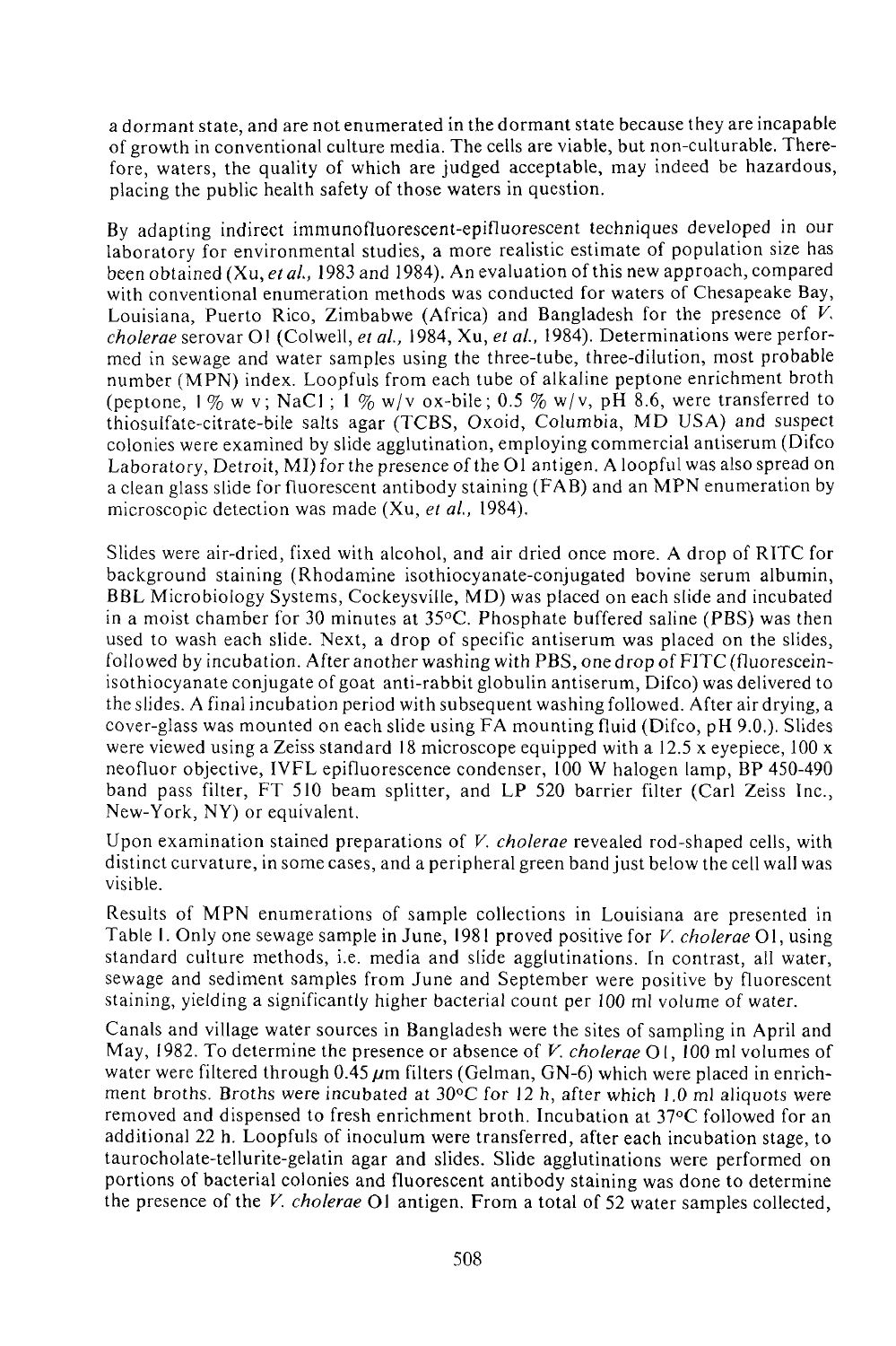seven were positive for *V. cholerae* 01 by conventional culture methods. Over 3,000 colonies were picked for slide agglutination for this determination. Using fluorescent antibody techniques, however, 51 out of the 52 samples were confirmed as positive for *V. cholerae.* All samples positive by culture, were positive by staining. Also, recovery of *V. cholerae* on media was higher at the earlier stages of enrichment incubation, and not recoverable at later periods. Fluorescent antibody results remained positive throughout.

| Date     | Source $(1)$ | Vibrio cholerae MPN (2) |         |                |  |
|----------|--------------|-------------------------|---------|----------------|--|
|          |              | Culture                 |         | Epifluorescent |  |
|          |              | $\text{Total}^{(3)}$    | 01      | 0 <sub>1</sub> |  |
| 6:15/81  | W            | 24                      | < 3.0   | 460            |  |
| 6/15/81  | SD           | 1.1                     | < 0.3   | >110           |  |
| 6/23/81  | Sw           | 11,000                  | 16      | >1100          |  |
| 9/14/81  | W            | 29/4,600                | $<$ 3.0 | 150            |  |
| 9/14/81  | Sd           | 1.2/21                  | < 0.3   | 4.2            |  |
| 9/15/81  | Sw           | 11,000                  | $<$ 3.0 | 20             |  |
| 12/7/81  | W            | $<$ 3.0                 | $<$ 3.0 | $<$ 3.0        |  |
| 12/7.81  | Sd           | < 0.3                   | < 0.3   | < 0.3          |  |
| 12/15/81 | Sw           | $<$ 3.0                 | $<$ 3.0 | $<$ 3.0        |  |

Table 1 : *Vibrio Cholerae* culture and epifluorescent MPN results of Louisiana samples.

(1). Water : W, Sediment : Sd, Sewage : Sw. (2). V. *cholerae* MPN per liter of water or per gram sediment. (3). Total *Vibrio cholerae* population independent of Serovar.

It is apparent from these results that the fluorescent antibody technique is a more sensitive mechanism for detecting the presence of *V. cholerae* Ol, compared to traditional culture methods. This also holds true for other bacteria when appropriate specific antisera are used.

Additional fluorescent techniques have been applied in the laboratory to study this non-culturability phenomenon. Direct viable counts (DVC) (Kogure *et ai.* 1979), offer viewing and enumeration of viable cells by direct microscopy. Yeast extract is added to a water sample to provide nutrient for growth and replication. With the addition of nalidixic acid, cell wall formation is inhibited. Therefore, substrate responsive cells, i.e. viable cells, appear elongated when stained with acridine orange. Acridine orange direct counts ( AODC) (Hobbie, *et ai,* 1977) is a fluorescent procedure used to enumerate total bacteria in a sample. These enumeration techniques, along with the fluorescent antibody procedure described above (modified for enumeration by using filtration procedures), along with the traditional plate count and MPN methods ( Russek *et al.,* 1982), have been incorporated in studies examining the survival patterns of selected pathogens with laboratory microcosms.

Aged estuarine water, for which the pH and salinity were adjusted was used to simulate conditions in the environment over time. No additional nutrients were introduced, in order to induce a dormant state for the analyses. A strain of *Salmonella enteritidis,*  serogroup C, isolated from the Potomac River, (Roszak *et al.,* 1983), was studied in microcosms prepared with water collected from the Potomac River. Approximately 1 x 10<sup>5</sup> cells per ml were introduced on Day 1. *Salmonella* Poly A-l and Vi antisera (Difco) was used for **FAB** staining; Veal Infusion and Xylose Lysine Decarboxylase agar **(XLD,**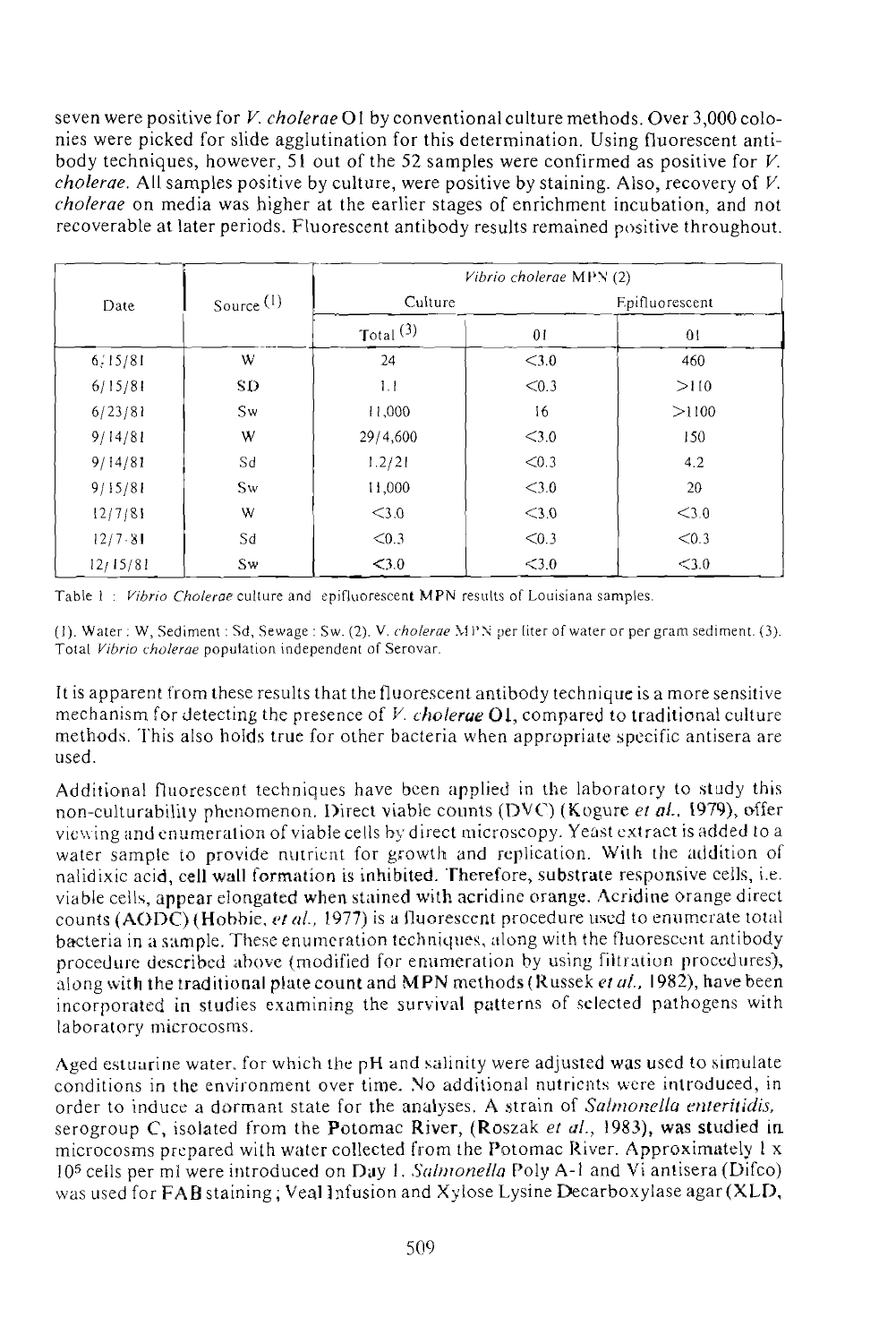Difco) for plate counts ; and Dulcitol Broth, (Difco), Selenite Cysteine Broth (Difco) and XLD agar for MPN determinations. Results (Fig. 1) showed that the AODC remained constant, at 10<sup>5</sup> cells per ml, during the study. Counts for FAB and DVC were 0.5  $^{1}$ og lower than the AODC. All plate counts and MPN estimates, however, exhibited a rapid decline and became non-culturable on the media employed for enumeration by days 2 and 3.



Figure 1 : *Salmonella enteritidis* cultures exposed to river water in microcosms. O : Acridine orange Direct Count, • Fluorescent antibody Count, • Direct viable Count, O Plate Count, Veal Infusion, A Plate Count, XLD, A *MPN-Salmonella Enrichment* 

*E. coli* strain H10407 was introduced at a concentration of 1 x 107 cells/ml into a microcosm containing Chesapeake Bay water (salinity  $15^{\degree}$ ). AODC remained at the initial concentration (Fig. 2). Over a period of 19 days, viable counts declined only by  $0.5$ log. Significantly, plate counts on TSA and Eosin Methylene Blue agar (EMB, Difco) dropped from  $10^6$  on Day 1 to 10<sup>4</sup> on Day 7, and then to 10<sup>3</sup> cells/ml on Day 14.



Figure 2 ; *Escherichia coli* cultures exposed to Chesapeake Bay water in microcosms. O Acridine Orange Direct Count, **U** Direct Viable Count,  $\Delta$  Plate Count, TSA,  $\Delta$  Plate Count, EMB.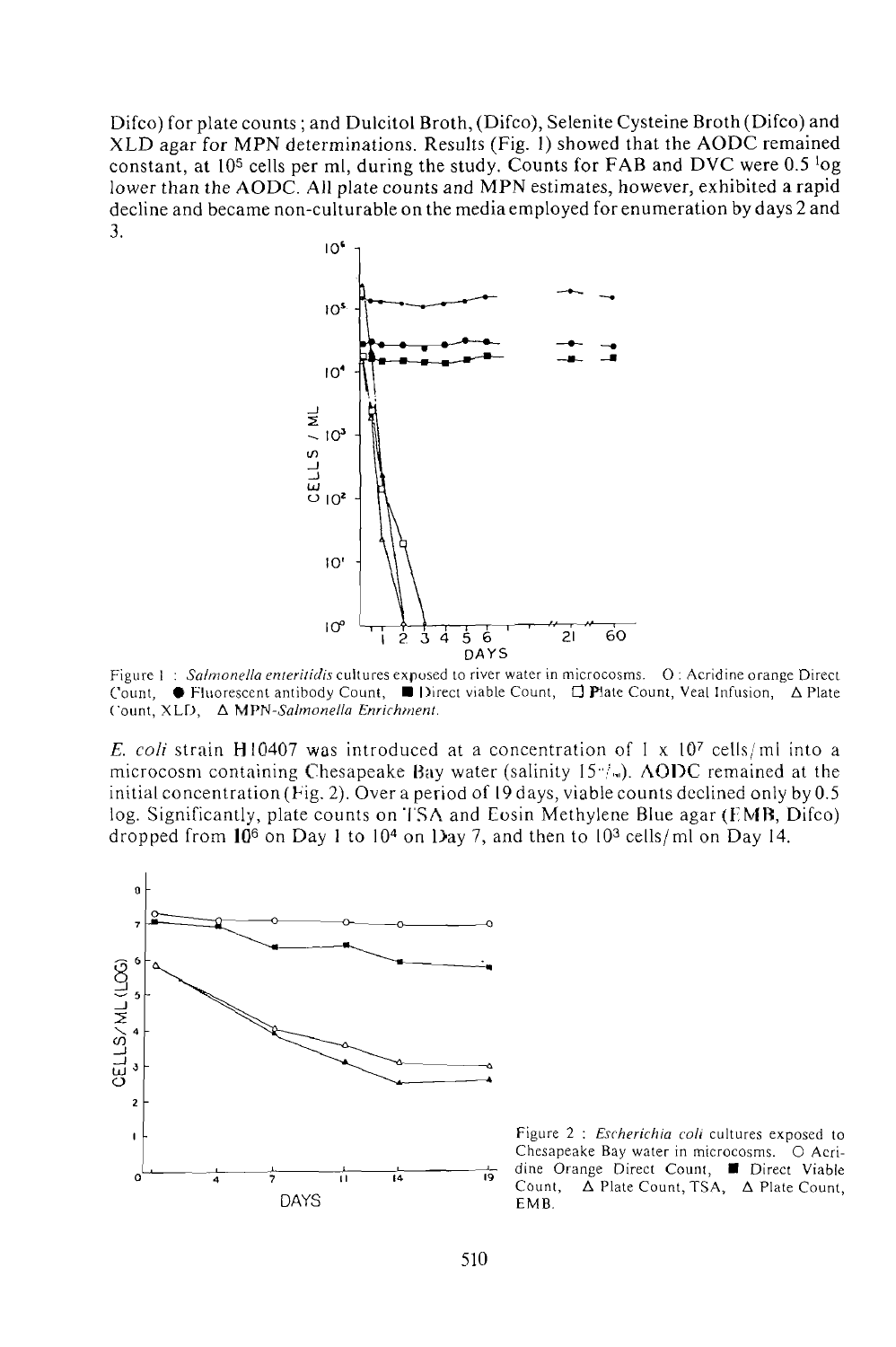Microcosms of *Shigella sonnei* strain 53 G, and *Shigella flexneri,* strain M42-43, were prepared using Chesapeake Bay water (15°/oo, 18°C). TSA and MacConkey agar were used to recover culturable cells. *Shigella* Poly B (Difco) was employed for the FAB staining. When 1 x 10<sup>6</sup> cells/ml were inoculated into the system, the AODC and FAB counts remained at the same concentration (Fig.3, 4). DVC declined by 1.0 log. Both organisms became non-culturable, with *S. flexneri* plate counts reaching 0 cfu significantly earlier than S. sonnei.



Figure 3 ; *Shigella sonnei* cultures exposed to Chesapeake Bay water in microcosms. O Acridine Orange Direct Count, **•** Fluorescent Antibody Count,  $\Box$  Direct Viable Count,  $\Delta$  Plate Count, TSA, A Plate Count, MacConkey.



Figure 4 : *Shigella flexneri* cultures exposed to Chesapeake Bay water in microcosms. O Acridine Orange Direct Count, · Fluorescent Antibody Count,  $\Box$  Direct Viable Count,  $\Delta$  Plate Count, TSA,  $\Delta$  Plate Count, MacConkey.

Microcosm experiments were designed to explore the survival patterns of *V. cholerae*  CA 401, serotype O1, a toxin positive strain (Fig. 5). Two flasks of Patuxent River water (salinity 15 $\sqrt{N}$ , pH 7.4) were inoculated with 10<sup>6</sup> cells/ml. In both systems, AODC and FAB counts remained constant at  $10^6$  cells; ml for the week following inoculation, and DVC counts remained constant at  $10<sup>4</sup>$  cells/ml. Upon withdrawing samples 1 h postinoculation, plate counts on TCBS and TSA plates for Microcosm I were  $10^4$  cfu/ml on both media types. For Microcosm 2, counts were 10<sup>4</sup> and 10<sup>5</sup> cfu/ml respectively. After 24 *h,* all plate counts dropped to 0, and remained non-culturable for the duration of the experiment.

*In situ* experiments were performed using membrane chambers submerged in semitropical waters at Bimini, Bahamas (Fig. 6) (Grimes *et ai,* 1984). *E. coli* strain H10407 was ated at a concentration of 2.4 x 10<sup>6</sup> cells/ml into 3 chambers. An additional chamber received no bacteria, and served as a control. Fluorescent enumeration procedures and plate counts on 1/8 brain heart infusion agar (BHI, Difco ) were conducted on samples removed at 0, 13, 25, 38, and 112 h. The FAB and DVC held constant at  $10^5$  cells/ml. *E. coli* was not present in the control chamber, which proved impervious to envirommental *E. coli* species. Plate counts on BHI dropped from 10<sup>4</sup> cfu/ml at 0 h, to 1 cfu/ml at 13 h and remained as such for the duration of the experiment.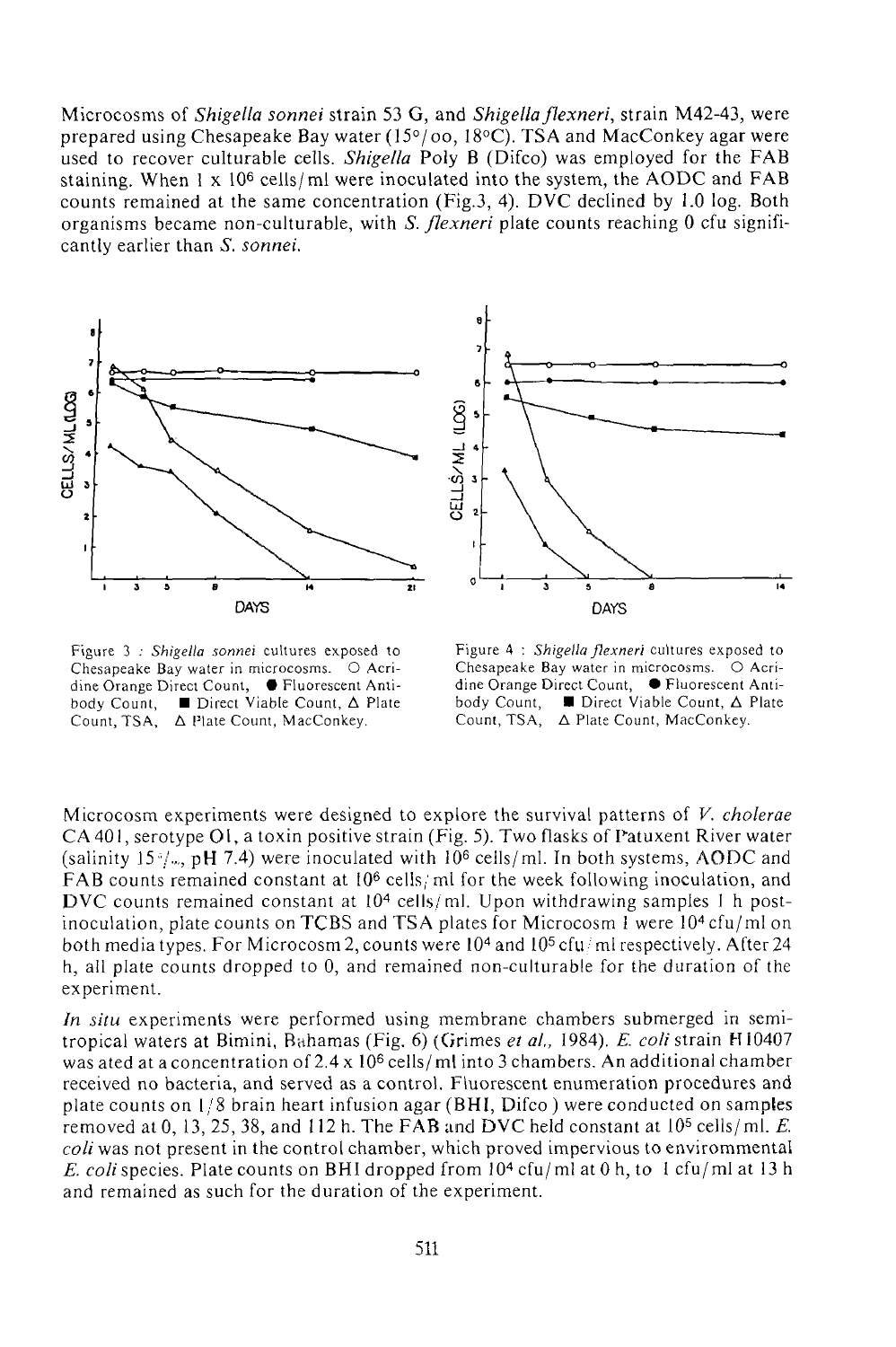



Figure 5 ; *V. cholerae* CA 401 cultures exposed to Patuxent River water in microcosms. O Acridine Orange Direct Count, ● Fluorescent Antibody Count, • Direct Viable Count, A Plate Count, TSA.

Figure 6 : *E. coli* H10407 cultures exposed to semi-tropical waters in membrane chambers. O Acridine Orange Direct Count, ● Fluorescent<br>Antibody Count, ■ Direct Viable Count. **Direct Viable Count,** A Plate Count, TSA, A Acridine Orange Direct Count of control chamber.

Clearly, a non-culturable, but viable and dormant stage exists for those bacteria examined to date. Viable counts by fluorescent microscopy consistently remained higher than corresponding plate counts. The use of immunofluorescent-epifluorescent methods in the laboratory has provided us with clues to the status of bacteria in the environment. Since non-culturable cells are incapable of growing on standard enumeration media, it can then be concluded that the traditional culture methods to assess microbial populations are inadequate. Of prime concern is the question of whether viable but non-culturable bacteria remain virulent.

A ligated ileal loop assay (Spira *el al.,* 1981) was performed to answer this important question. The non-culturable cells from both microcosms of *V. cholerae* CA 401 was harvested by centrifugation and resuspended in river water to a concentration of I0<sup>8</sup> cells/ml, comprising a DVC count of ca.  $10^6$  cells/ml. Rabbits were prepared for surgery; seven loops, separated by interloops, were ligated with catgut. Ca. 1.0 ml volumes of the following solutions were injected into individual loops: 1)  $T_1N_1$  broth (1 % tryptone, 1 % NaCl ; the original growth medium for strain CA 401), 2) CA 401 (fully viable, pure culture, 10<sup>6</sup> cells/ml); 3) sterile Patuxent river water; 4) Microcosm 1 cell 5 ; 7) Microcosm 2 cells. Ileal loop assay was done ca. 30 h post surgery. When the intestine was excised, positive virulence response was noted in all microcosm loops, and all were similar in appearance to the CA 401 control loop, i.e. distended, hemorrhagic, and filled with fluid. The river water loop returned to its original size. The  $T_1N_1$  loop was distended, but not hemorrhagic. An average of 4 ml of fluid was aspirated from each microcosm loop.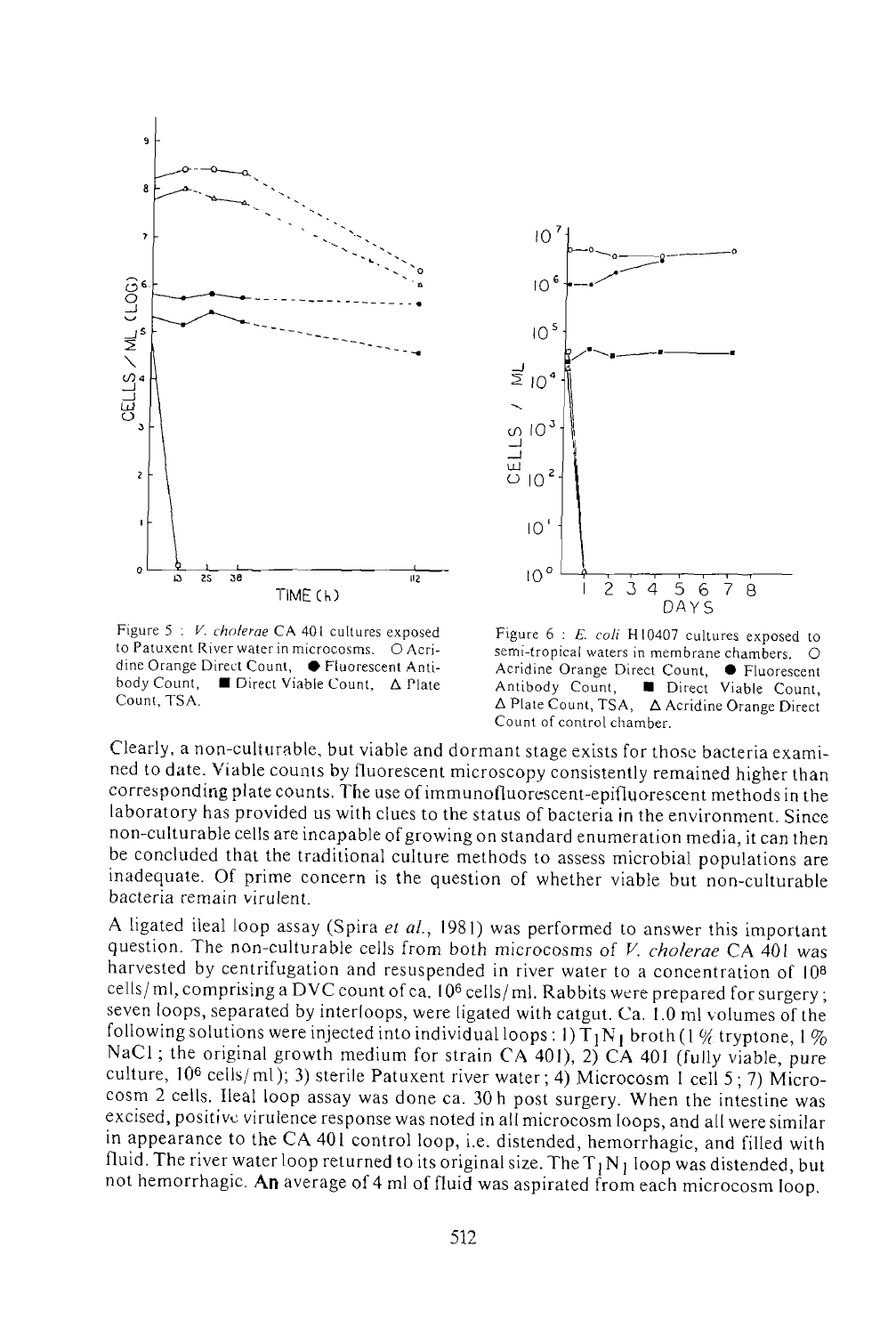The fluid was transferred to a tube of BHI broth, streaked to plates of TCBS and TS A and prepared for AODC, FAB and DVC counts. Results showed that CA 401 cells from all microcosms injected into the rabbit ileum, were recoverable in BHI broth and on TSA and TCBS plates. Surprisingly, all plate cultures grew as pure cultures. Slide agglutination tests were 4<sup>+</sup> positive with *V. cholerae* Ol antisera. DVC counts increased to 10<sup>8</sup> to 10<sup>9</sup> cells/ml. AODC counts increased from 10<sup>8</sup> to 10<sup>10</sup> cells/ml. Transfers from the T<sub>1</sub>N<sub>1</sub> loop revealed no growth on TSA, TCBS, and EMB plates and in BHI broth. Microscopic examination of the  $T_1N_1$  loop revealed large rods in chains, consistent with the morphology of gut anaerobes.

A similar ileal loop assay was performed using the viable, but non-culturable cells recovered from membrane chambers. Aspirated fluid from the loops were streaked to EMB and BHI-Instant Ocean plates. *E. coli* grew on all the media tested.

In conclusion, immunofluorescent-epifluorescent techniques have provided information concerning the survival patterns of selected bacteria in the aquatic environment. Although "die-off" is indicated by conventional plating techniques, fluorescent microscopy reveals that viable pathogens continue to be viable and to remain present in far greater numbers than reported. Thus, bacteria possess a "starvation-survival" mechanism (Baker *et al,* 1983; Hoppe, 1976; Jones *et al,* 1981; Mitchell, 1968; Morita, 1983; Novitsky *et al.,* 1977 and 1978; Stevenson, 1978; and Tabor *et al,* 1981. ) during the absence of suitable energy-yielding substrates, and prevail in a dormant phase until suitable environmental conditions return. The latter may occur in the water column or in animal hosts. The results of the animal studies dramaticalllion-survival" mechanism (Baker *et al,* 1983; Hoppe, 1976; Jones *et al,* 1981; Mitchell, 1968; Morita, 1983; Novitsky *et al,* 1977 and 1978; Stevenson, 1978; and Tabor *et al,* 1981. ) during the absence of suitable energy-yielding substrates, and prevail in a dormant phase until suitable environmental conditions return. The latter mav occur in the water column or in animal hosts. The results of the animal studies dramatically demonstrate that nonrecoverable cells continue to harbor the potential for virulence, the public health implications of which cannot be ignored. Reevaluation of the traditional enumeration procedures clearly are needed.

BAKER R.M., F.L. SINGLETON, and M.A. HOOD, 1983. The effects of nutrient deprivation on *Vibrio cholerae. Appl Environ. Microbiol. 46 :* 930-941.

COLWELL R.R., H.Xu, N. ROBERTS, R. SIEBELING, A. HUQ P. WEST, I. HUQ, K..M. S. Aziz, D. MANEVAL, P BRAYTON, D. ROSZAK, M. MACDONELL, 1984. Ecology and systematics of *Vibrio cholerae* in endemic and non-endemic areas. *US Japan cholerae conference.* 

GRIMES D.J. and R.R. COLWELL, 1984. Viability and virulence of Escherichia coli suspended by membrane chamber in semitropical ocean water. *J. C. Clin. Microbiol. (Submitted).* 

HOBBIE J.E., R.J. DALEY and S. JASPER. 1977. Use of nuclepore filters for counting bacteria by fluorescence microscopy. *Appl. Environ. Microbiol. 33* : 1225-1228.

HOPPE H.G., 1976. Determination and properties of actively metabolizing heterotrophic bacteria in the sea, investigated by means of autoradiography. *Mar. Biol.* (Berlin). *36:* 291-302.

JONES J.L. and M.E. RHODES-ROBERTS. 1981. The survival of marine bacteria under starvation conditions. *J. Appl. Bacteriol. 50* : 246-258.

KOGURE K., U. SIMDU and N.TAGA, 1979. A tentative direct microscopic method for converting living bacteria. *Can. J. Microbiol. 25 :* 415-420.